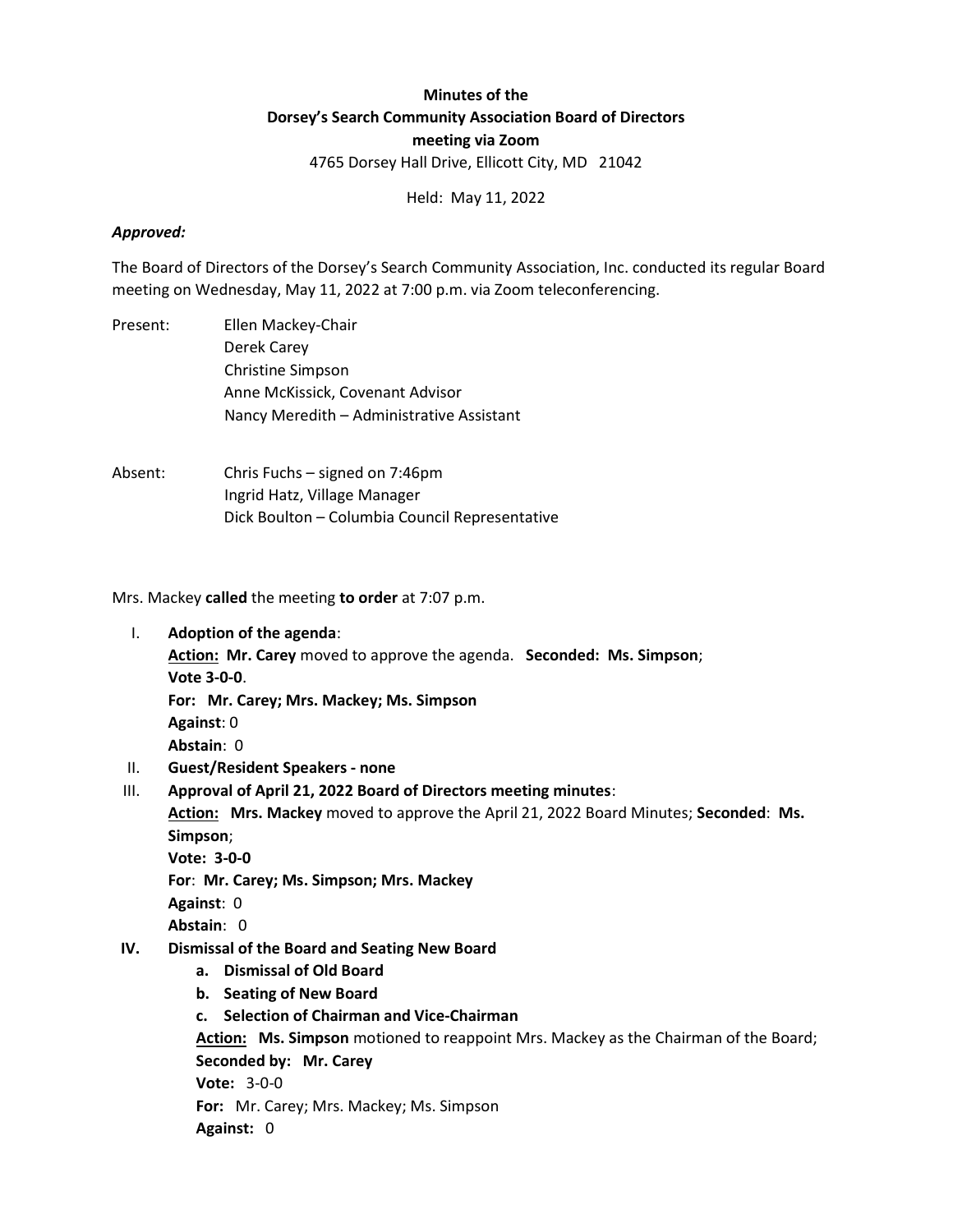### Abstain: 0

Action: Mrs. Mackey motioned to make Mr. Carey the Co-Chair; Seconded by: Ms. Simpson Vote: 3-0-0 For: Ms. Simpson; Mrs. Mackey; Mr. Carey Against: 0 Abstain: 0

### d. Board Appointments

# 1. Resident Architectural Committee (RAC) Action: Mrs. Mackey motioned to reappoint the members of the RAC members -

Mr. John Slater; Marc Volkmann; Richard Hesse; Norman Wright; Seconded by: Ms. Simpson Vote: 3-0-0 For: Mr. Carey; Mrs. Mackey; Ms. Simpson Against: 0 Abstain: 0 2. Architectural Committee (AC) Action: Mrs. Mackey motioned to appoint Mr. Ingalls as a member of the AC; Seconded by: Mr. Carey Vote: 3-0-0 For: Mr. Carey; Mrs. Mackey; Ms. Simpson Against: 0 Abstain: 0

### e. Appointment of the Village Manager

Action: Mrs. Mackey motioned to appoint Mrs. Hatz to be the Village Manager; Seconded by: Ms. Simpson Vote: 3-0-0 For: Mr. Carey; Ms. Simpson; Mrs. Mackey Against: 0 Abstain: 0

### V. Reports from:

### a. Covenant Advisor

- 1. EV Charger guidelines
- 2. Holiday Decorations/Decorative Lighting
- b. Manager
- c. CCR:
	- 1. Report submitted
- VI. Business

### VII. Board Member Comments:

- 1. Ms. Simpson Congratulations to the appointments of our Board Chair and Vice-Chair
- 2. Mr. Carey We need to revisit the EV charger guideline. There have been fires caused by insufficient gauged wires